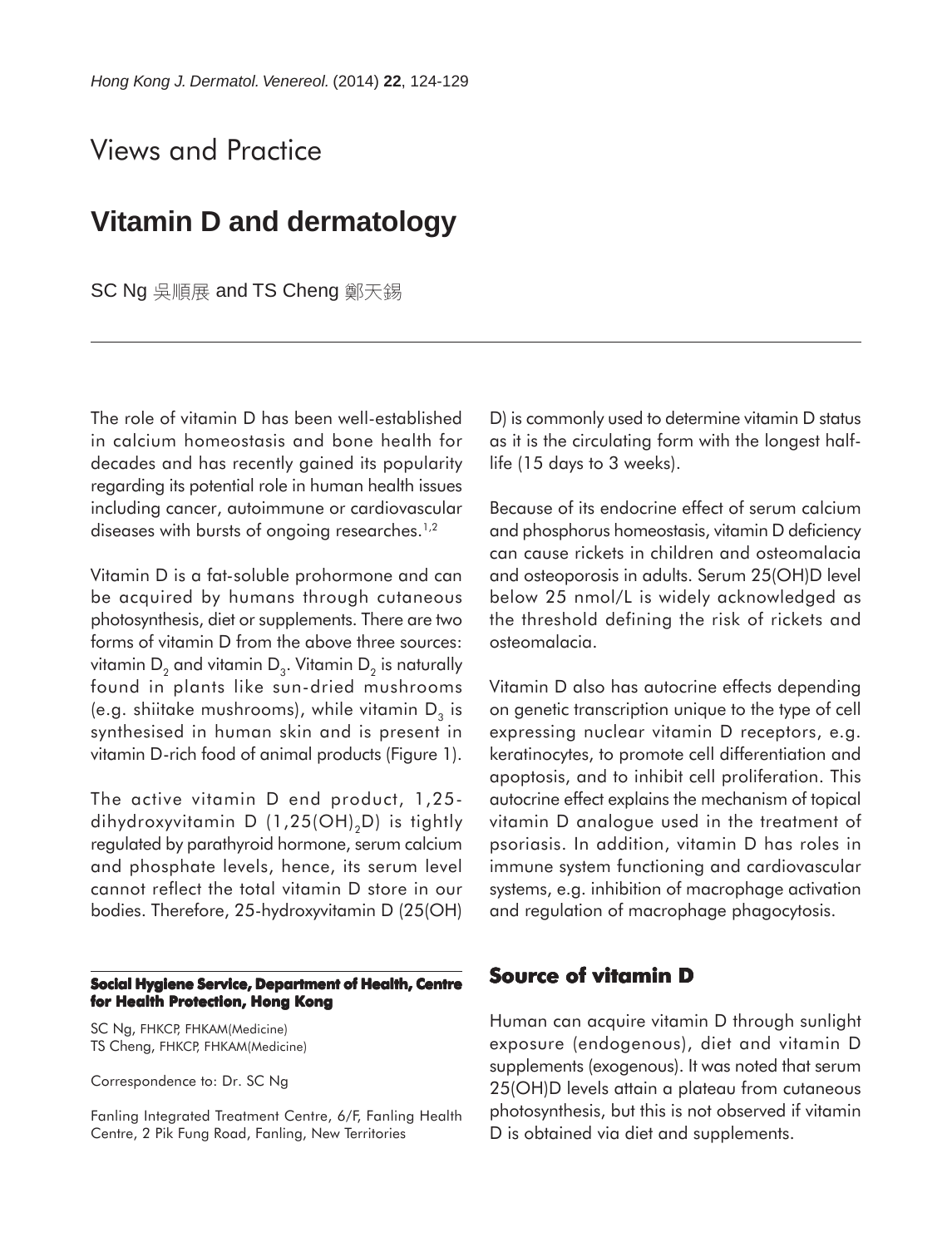The United Kingdom Food Standards Agencyfunded studies showed that UVB exposure (i.e. seasonal difference) was the major contributor to changes in the serum 25(OH)D levels. This finding was consistent in two Caucasian women groups in the north and south of the United Kingdom (UK), while it was less apparent in the group of South Asian origin living in the south of the UK. Besides, those studies also suggested that the typical daily vitamin D intake from food contributed less than UVB exposure to average year-round 25(OH)D levels in both Caucasian and Asian women.3

### **Sun exposure**

Sun exposure is the dominant natural source of vitamin D. Vitamin  $D_3$  (cholecalciferol) synthesis via previtamin  $D<sub>3</sub>$  from the precursor 7-dehydrocholesterol in the keratinocytes and fibroblasts is an ultraviolet (UV) light-dependent reaction. The optimal UV action spectrum is UVB of around 300 nm, however, this spectrum for vitamin D cutaneous synthesis is also the same as that responsible for sunburn and photocarcinogenesis. Use of tanning beds (group 1 carcinogenic to humans) to obtain vitamin D should be discouraged as the major emission spectra of tanning lamps is in the UVA range (320-400 nm) rather than the UVB action spectrum of vitamin D biosynthesis.

The height of the sun in the sky, expressed as the solar zenith angle (SZA), also needs to be considered in formulating advice about sun exposure. There are also other environmental factors affecting the ground-level UV intensity (Table 1). There is a seasonal variation in circulating 25(OH)D demonstrated in people residing in high latitude region, for example, with concentrations falling below 25 nmol/L in winter and spring in up to 10% and over 20% of the population in the south and north of Britain (latitude 49°N to 60°N) respectively.

It has been measured that full body exposure of fair-skinned individuals to 10 to 15 minutes of midday sun in summer is equivalent to one minimal erythema dose (MED) and it results in the synthesis of approximately 15000 IU/d of vitamin  $D<sub>3</sub>$ . Besides, the concentration of previtamin  $D_3$  reaches maximal levels after less than one MED UV radiation and further exposure merely results in the production of inactive metabolites and increased risk of skin cancers. Hence, one should avoid erythema from excessive sun exposure to aim for more vitamin D production.



**Figure 1.** Vitamin D synthesis through sun exposure, diet and vitamin D supplements.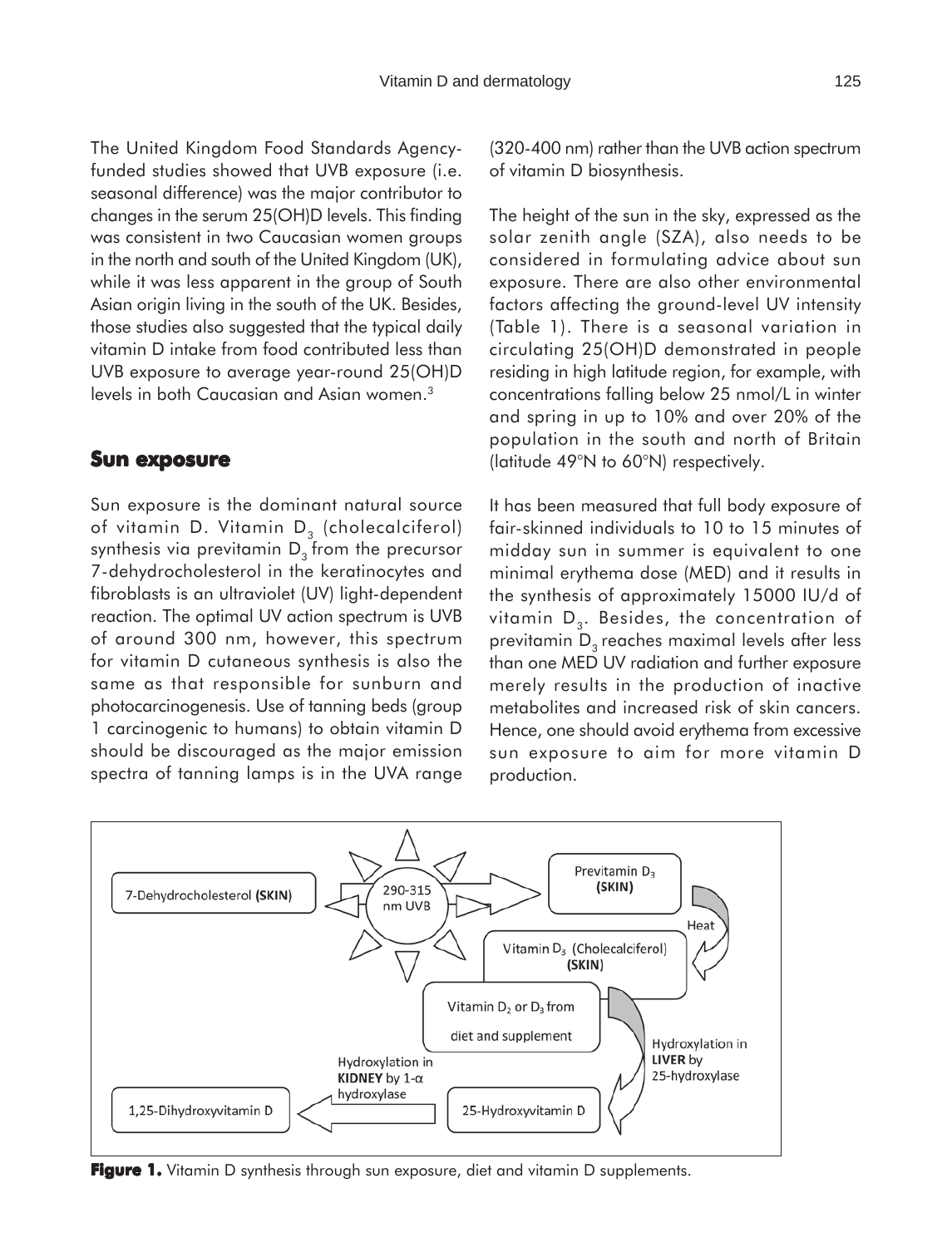Terushkin et al<sup>4</sup> estimated that exposure of 25.5% of body surface of an individual with type III skin to sunlight at noon for 3 to 8 minutes generates about 400 IU of vitamin D in the summer in Boston (latitude 42°22'N), whereas this is possible during the entire year in Miami (latitude 25°47'N) for 3 to 6 minutes of sun exposure at noon. Hong Kong has a similar latitude to Miami at 22°15'N, and the majority of Hong Kong people have type III and type IV skin phototypes. According to the Hong Kong Observatory, 333 days of the 1-year period (91.2% of annual days) from July 2013 to June 2014 had daily maximal ultraviolet index (15-minute average, usually in the midday) of 3 or above, at which level vitamin D photosynthesis can be effectively carried out. Generally, a short incidental sun exposure without sunscreen (e.g. <10 minutes) in the midday should be enough for vitamin D cutaneous synthesis in Hong Kong.

Furthermore, the cutaneous production of vitamin  $D<sub>3</sub>$  is also affected by host factors including age, skin pigmentation and sun avoidance behaviours (e.g. sunscreen use). Individuals with darker skin synthesise less vitamin  $D<sub>3</sub>$  from sunlight since melanin pigment competes for absorption of the UV photons, while cutaneous vitamin  $D<sub>3</sub>$  precursors decrease with age in addition to a decreased cutaneous function to synthesise vitamin D from sunlight.

### **Diet**

There are only a few natural sources of vitamin D as shown in Table 2. Sources of dietary vitamin D are mostly from fish (25%), followed by fortified cereal, meat and eggs (15-20% each), milk (6-7%) and fat spreads (2-6%) in the Western diet. Given the paucity of vitamin D in the natural diet, selected foods including infant formulae are fortified with vitamin D (usually  $D_2$ ).<sup>1</sup> Two Irish randomised controlled trials showed that the daily requirement for vitamin D needs to be about 9 µg/day (1 µg=40 IU) to ensure that 97.5% of the population maintain their wintertime serum 25(OH)D concentration above 25 nmol/L. In fact, the mean habitual daily intake of vitamin D from food in a UK representative population was only between 2 and 4  $\mu$ g/day.<sup>3</sup>

In the traditional Chinese diet, vitamin D amount is even lesser than those in the Western diet. Sun-dried shiitake mushrooms may be one of the richest sources of vitamin D in the Chinese food. However, they are expensive and may not be a good source for those with gouty arthritis. Nowadays, we consume more fortified foods and vitamin D-rich fish like salmon in the westernised diet and catfish which is commonly served in Cantonese restaurants (e.g. fillets of fish in sweet corn sauce  $\frac{1}{\sqrt{2}}$   $\frac{1}{\sqrt{2}}$   $\frac{1}{\sqrt{2}}$   $\frac{1}{\sqrt{2}}$   $\frac{1}{\sqrt{2}}$ 

| <b>Factors</b>                | <b>Influences</b>                                                                                                                                                                       |
|-------------------------------|-----------------------------------------------------------------------------------------------------------------------------------------------------------------------------------------|
| Position of the sun           | Varies with time of the year, time of the day and the latitude. The higher<br>up the sun in the sky, the stronger is the UV radiation.                                                  |
| Ozone layer in the atmosphere | Ozone absorbs UV radiation, hence, the more abundant the ozone layer,<br>the less UV radiation reaches the ground.                                                                      |
| Clouds, rain, fog and haze    | UV radiation is both absorbed and scattered by them.                                                                                                                                    |
| Ground reflection             | Most natural surfaces such as soil, grass and water reflect less than 10%<br>of UV radiation, while sand and fresh snow reflects 10-25% and around<br>80% of UV radiation respectively. |
| Altitude above the sea level  | The higher the altitude, the higher the UV intensity and the atmosphere<br>becomes thinner as we go up and absorbs less UV.                                                             |

**Table 1.** Environmental influences on UV intensity at the Earth's surface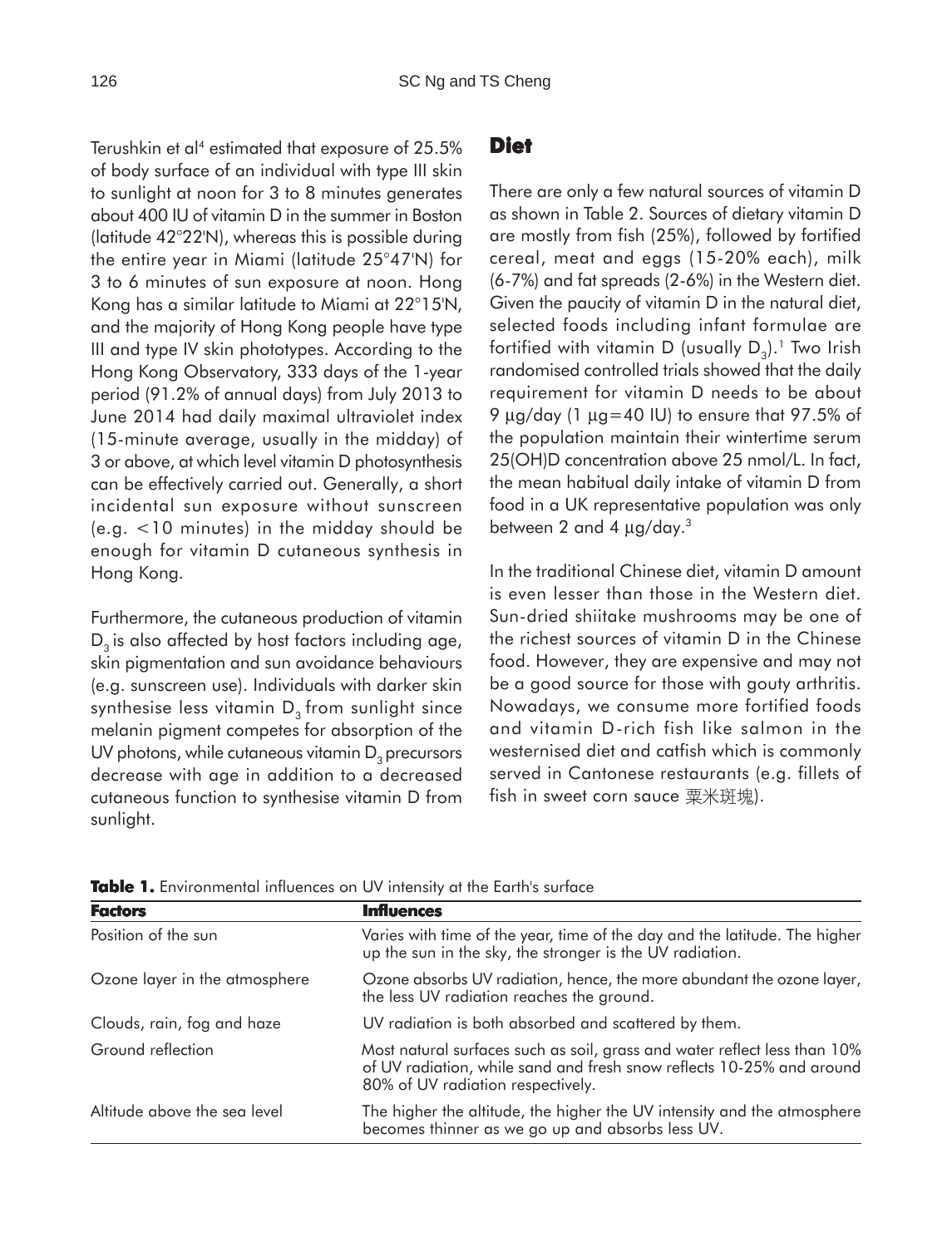| <b>Source</b>      | <b>Serving size</b>  | <b>Vitamin D form</b>              | <b>Amount (IU)</b> |
|--------------------|----------------------|------------------------------------|--------------------|
| <b>Natural</b>     |                      |                                    |                    |
| Herring, cooked    | 100 <sub>g</sub>     | $D_3$                              | 1627               |
| Shiitake mushrooms |                      |                                    |                    |
| Sun-dried          | 100 <sub>g</sub>     | $\mathsf{D}_2$<br>$\mathsf{D}_2^2$ | 1613               |
| Fresh              | 100 <sub>g</sub>     |                                    | 101                |
| Cod liver oil      | 1 tablespoon (15 ml) |                                    | 1360               |
| Salmon             |                      |                                    |                    |
| Wild               | 100 <sub>g</sub>     | $D_3$                              | 1008               |
| Farmed             | 100 <sub>g</sub>     | $D_3$                              | 302                |
| Sardines, canned   | 100 <sub>g</sub>     | $D_3^-$                            | 518                |
| Catfish, cooked    | 100 <sub>g</sub>     | $D_3$                              | 500                |
| Mackerel, canned   | 100 <sub>g</sub>     | $D_3^-$                            | 348                |
| Tuna, canned       | 100 <sub>g</sub>     | $D_3^{\check{}}$                   | 235                |
| Eel, cooked        | 100 <sub>g</sub>     | $D_3$                              | 202                |
| Egg yolk           | 100 <sub>g</sub>     | $D_3$                              | 71                 |
| Fortified foods*   |                      |                                    |                    |
| Margarine          | 100 <sub>g</sub>     | $D_3$                              | 400                |
| Cheese             | 100 <sub>g</sub>     | $D_3$                              | 118                |
| Butter             | 100 <sub>g</sub>     | $D_3^{\check{}}$                   | 50                 |
| Orange juice       | 100 ml               |                                    | 44-66              |
| Milk               | 100 ml               | $D_3$ <sub>3</sub>                 | 44                 |
| Yogurt             | 100 ml               | $D_3^{\circ}$                      | 44                 |
| Breakfast cereal   | 100 <sub>g</sub>     | $D_3$                              | 18                 |

**Table 2.** Dietary sources of vitamin D

\*may vary, please refer to the nutritional information of the specific product

### **Vitamin D supplements**

Nowadays, nutritional supplement industries had a fast-growing market and many inexpensive supplemental vitamin D (in the forms of  $D_2$  or  $D_3$ ) are readily available over the counter with or without calcium.

A clinical practice guideline in 2011 titled "Evaluation, Treatment and Prevention of Vitamin D Deficiency: an Endocrine Society Clinical Practice Guideline" suggests either vitamin  $D_2$  or  $D<sub>3</sub>$  for the treatment and prevention of vitamin D deficiency.<sup>5</sup> Vitamin  $D<sub>2</sub>$  (ergocalciferol) is only obtained by diet and supplement, and its biological activity is likely equivalent to that of vitamin  $D_3$  Furthermore, vitamin  $D_2$  supplement is a good option in case of the unacceptability of the animal source of vitamin  $D_3$  to strict vegetarians.

In 2011, the Institute of Medicine (IOM) in the United States updated the recommended dietary allowance (RDA) of vitamin D (Table 3) after reviewing of nearly 1000 scientific studies.<sup>6-8</sup> The RDA for vitamin D represents a daily intake sufficient to maintain the bone health and normal calcium metabolism in healthy people disregarding other sources of vitamin D, e.g. sun exposure. The RDAs for ages older than 1 year corresponding to a serum 25(OH)D level of at least 20 ng/ml (50 nmol/liter) meet the requirements of at least 97.5% of the population according to IOM.

IOM concluded that there is clear evidence of skeletal but not extraskeletal benefit from vitamin D. Randomised clinical trial evidence for vitamin

|  | Table 3. Recommended dietary allowance of |  |  |
|--|-------------------------------------------|--|--|
|  | vitamin D by the Institute of Medicine    |  |  |

| <b>Age</b> | <b>RDA</b> (international unit, IU) |  |  |
|------------|-------------------------------------|--|--|
| $\leq$ 1   | 400                                 |  |  |
| $1 - 70$   | 600                                 |  |  |
| $\geq 70$  | 800                                 |  |  |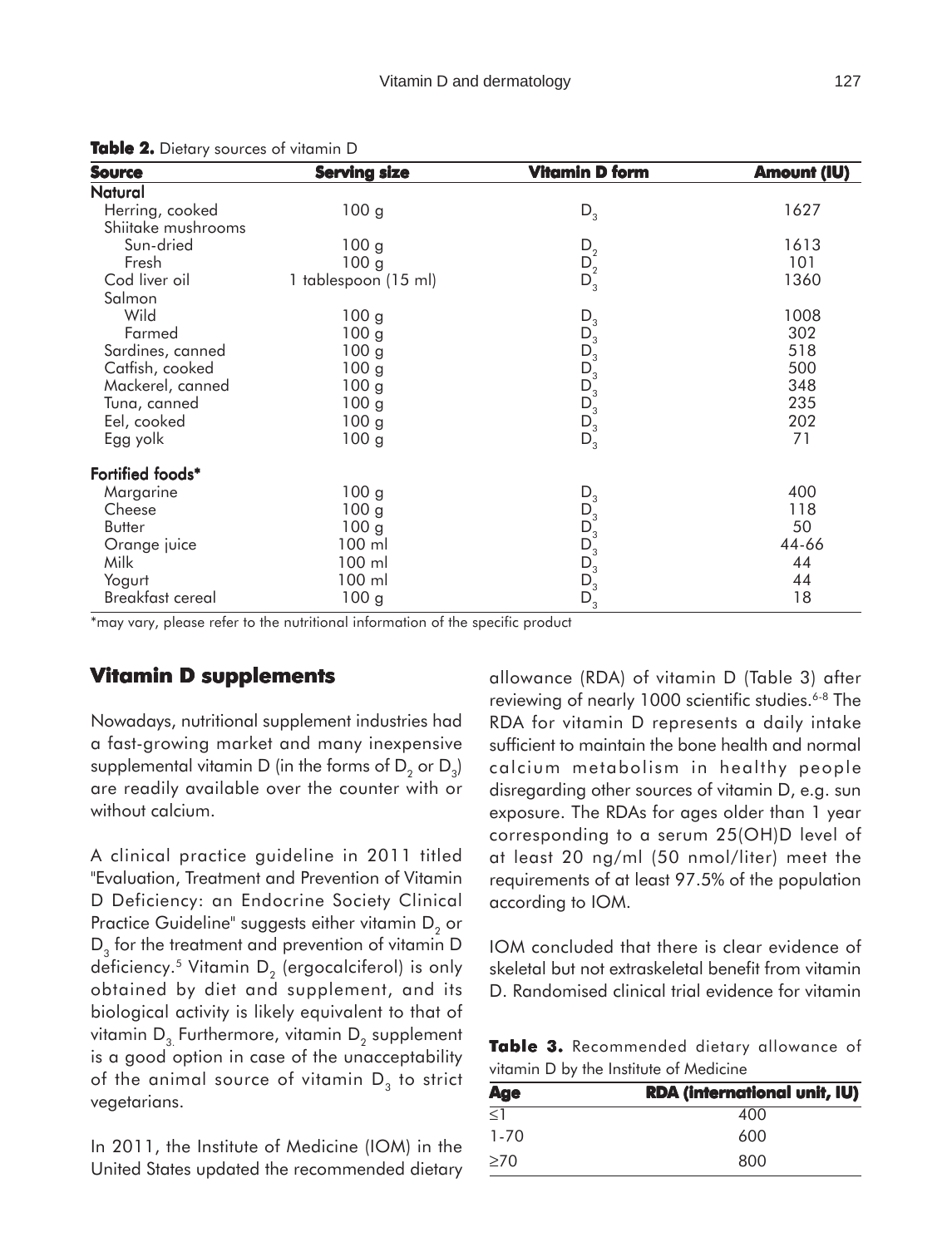D benefit in conditions other than the bone health was limited and generally uninformative. It is inconclusive as to whether higher vitamin D intake can reduce the risk for cardiovascular, autoimmune and other chronic diseases or cancer. However, higher serum vitamin D values were not consistently associated with a greater benefit, and U-shaped associations were observed for some conditions with risks at both low and high levels.

#### **Dermatology recommendation (Table 4)**

There are well-known detrimental side effects of ultraviolet irradiation. Fortunately, malignant melanoma and non-melanoma skin cancers are less prevalent in Chinese comparing to Caucasians. Moreover, our skin types (III to IV) are more protective against UV radiation harmful effect from sunlight exposure. However, there are still lots of uncertainties about what levels qualify as "optimal" or "sufficient" sunlight exposure for individual people to achieve adequate level of vitamin D.

In conclusion, the short incidental sun exposure during daily outdoor activities in Hong Kong is likely adequate for vitamin D synthesis in healthy individuals, while oral supplementation remains the safest way for maintaining vitamin D status especially for those concerned with skin ageing or at risk of skin cancer (Table 5).

**Table 4.** Recommendation(s) from dermatology and other authorities

| <b>Authority</b>                                                                | <b>Recommendation(s) / Position statement</b>                                                                                                                                                                                                                                                                                                                                                                                                                                                                                                                                                                                                                                                                                                                                                                                                                                                        |
|---------------------------------------------------------------------------------|------------------------------------------------------------------------------------------------------------------------------------------------------------------------------------------------------------------------------------------------------------------------------------------------------------------------------------------------------------------------------------------------------------------------------------------------------------------------------------------------------------------------------------------------------------------------------------------------------------------------------------------------------------------------------------------------------------------------------------------------------------------------------------------------------------------------------------------------------------------------------------------------------|
| American Academy of<br>Dermatology Position<br>Statement on<br>Vitamin D 20109  | • Getting vitamin D from a healthy diet, which includes naturally enriched vitamin<br>D foods, fortified foods and beverages, and/or vitamin supplement, and<br>practising sun protection offer a healthier and safer alternative to sun exposure<br>(natural) or indoor tanning (artificial) in considering skin cancer risk from<br>ultraviolet radiation.                                                                                                                                                                                                                                                                                                                                                                                                                                                                                                                                         |
| British Association of<br>Dermatology Vitamin<br>D Consensus 2010 <sup>10</sup> | • Sunlight is the most important source of vitamin D.<br>• The time required to make sufficient vitamin D varies according to a number<br>of environmental, physical and personal factors, but is typically short and<br>less than the amount of time needed for skin to redden and burn to provide<br>the benefits of vitamin D without unduly raising the risk of skin cancer.<br>. Vitamin D supplements and specific foods can help to maintain sufficient<br>levels of vitamin D, particularly in people at risk of deficiency.<br>• However, there is still a lot of uncertainty around what levels qualify as "optimal"<br>or "sufficient", how much sunlight different people need to achieve a given<br>level of vitamin D, whether vitamin D protects against chronic diseases such<br>as cancer, heart disease and diabetes, and the benefits and risks of widespread<br>supplementation. |

**Table 5.** Recommended advice for vitamin D and skin care in Chinese

香港是亞熱帶地區,一年四季都有充足陽光,一般人從日常的戶外生活,已能夠攝取充足陽光,在皮膚製造身體所需的維他 命□份量。

根據現時大部份有限的溫帶白人數據,如果您長時間作全面防曬保護或甚少接觸陽光,可以考慮在每個晴天的正午時份,衣 著露出頭頸及前臂,不塗防曬在戶外曬太陽五至十分鐘。此法不會顯著的增加皮膚癌之風險,但緊記適可而止,如皮膚感覺 發紅或疼痛便要立即停止。

如果您擔心曬太陽會引起皮膚老化或皮膚癌的問題,則可考慮從其他途徑獲取維他命□,如食物或維他命□補充劑。一般食 物中的维他命D份量較少,未必足夠每日所需;因此,口服維他命D是相對簡單及有效的補充方法。

戶外活動時,可隨身帶備防曬用品以備不時之需,尤其在較長時間的戶外活動,更應考慮穿戴闊邊帽或防紫外線的衣服,並 尋找遮蔭的地方,更需每兩小時或在游水及流汗後,重覆塗抹防曬以免曬傷皮膚。如有皮膚問題時,應立即請教醫生,以免 躭誤病情。